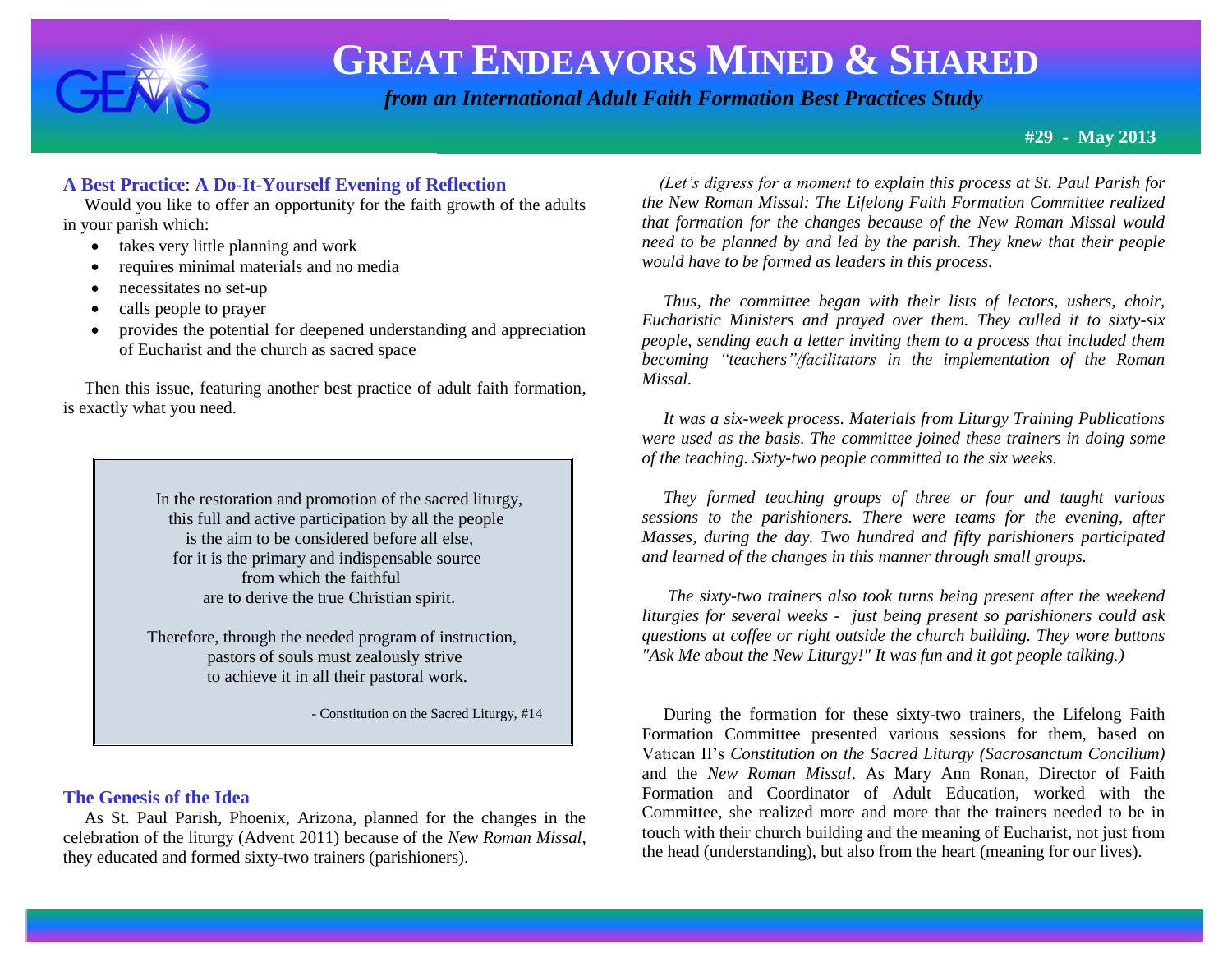#### **What was planned?**

 The idea of a "retreat evening" to prayerfully reflect upon their church building of St. Paul, their sacred space, which calls them to celebrate Eucharist, was envisioned and planned for these sixty-two trainers.

 The participants were invited to spend time – alone - at six "stations" throughout the church building. To assist them in their reflection and prayer, they were given a handout for each of the stations:

- The altar
- The cross
- Genuflecting/bowing
- Silence
- The Liturgy of the Word
- The Body and the Blood of Christ

The one-page handout for each "station" contained:

- Some background and reflection on that topic
- Some suggestions for personal prayer, reflection, action related to that topic, such as:
	- o How is this altar your life? What do you need to lay on it?
	- o You are invited to do some gesture of prayer that speaks of your relationship with Christ; with this altar.
	- o Prostrate yourself on the floor in the form of the cross. Where does it take you?
	- o Stand, sit, kneel at the Ambo with the Word. Go and sit in the pew, pick up the readings for Sunday. Read them slowly and reflect. What word is planted in you, what does it call forth from you? Name it.

Copies of the full handouts for the six stations can be found at [www.janetschaeffler.com.](http://www.janetschaeffler.com/) Click on AFF Helps.

 "The Word of the Lord." This phrase is powerful. Yes, the lector is referring to what she/he has just proclaimed – this "word" in the lectionary, but when she/he – a baptized, anointed Christian – looks at  $it -$ an assembly of the same - in the eyes and saying this, she/he is saying more.

 She/he is saying her/his name. She/he is the word of the Lord, the living, breathing utterance of God here and now. She/he is also saying our name. We are the word of the Lord.

 Hearing the word of the Lord is a call to let it in our gut, let it kick at our insides; it burns and rips and will not be held back. We become the word for the world.

- From the handout for *The Liturgy of the Word*

#### **What happened?**

 The evening was scheduled, thinking it would last approximately ninety minutes. The trainers spent two and a half hours at the six stations. They entered the sacred space and this experience intently, taking the space and its meaning into their lives. They fully entered into the suggested prayer, reflection and action - bowing, prostrating, looking, pondering, taking the space into their lives.

 A quieting music CD was playing in the background, just enough to hear it, but not to distract. No one talked. In the chapel area, which was used for the Silence station, you could not hear a sound, even the breathing was slowed.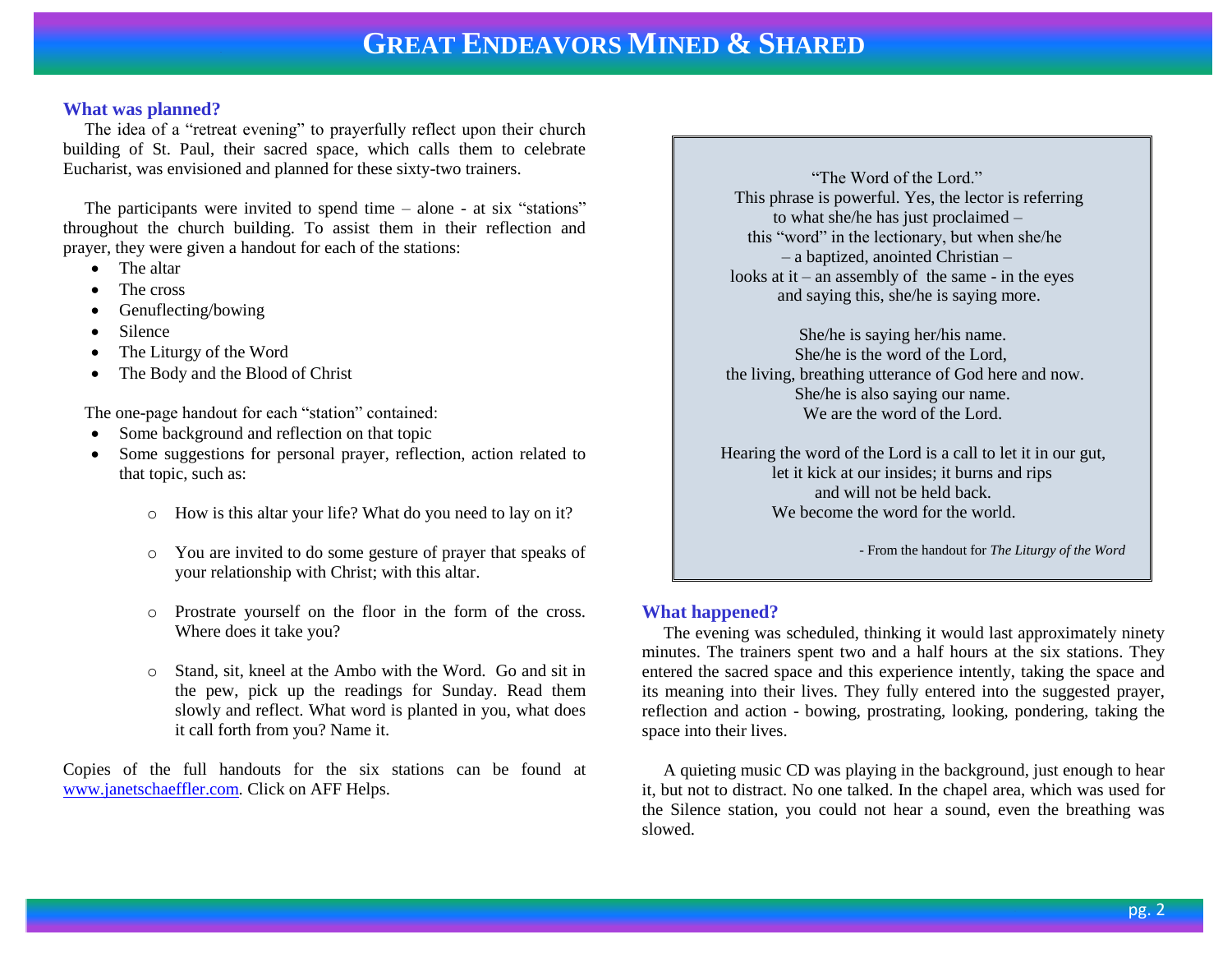# **GREAT ENDEAVORS MINED & SHARED**

#### **Did anything else happen?**

 Because the evening had been so meaningful for the trainers, it was offered for all parishioners during the time of learning, study and preparation for the *New Roman Missal*. It was offered several times, both during the evening and daytime hours.

 With these opportunities, the sessions were begun with prayer to orientate the participants to the building, pointing out the six "stations" and inviting them to peruse the "stations" at their leisure.

 The parishioners entered the experience. When people witnessed others actually doing some of the prayer forms suggested, they tried them. The more comfortable people got in realizing that others were not watching them, they participated.

## **What motivated people to participate?**

 Upon reflection, Mary Ann and the committee feel this might have been the root of people's motivation: With all the changes facing parishioners, they came in a desire to:

- grow in their understanding of the Eucharist
- reflect on the church building itself, realizing that it was not moving or changing
- appreciate what is present in their sacred space and grow in their understanding of it

#### **What were the responses … from the sixty-two trainers?**

- I could have stayed here all night in prayer.
- I get what going away to a quiet place means in the Scriptures.
- I never really looked at my Church building and what the pieces are and what they mean and how they help us pray.
- I now know Sacred Space begins with me and my relationship to it.

To come to this table is to come to Christ.

 That is what we name this table: Christ. On the day of the dedication, the bishop sprinkled this altar with water, slathered it with a mixture of olive oil and perfume called chrism, robed it in fine linen and set candles around it.

 Sound familiar? We, too, on the day of our baptism were washed with water, anointed with oil, robed in fine garments and entrusted with light – we became Christians, other Christ's, an altar of sacrifice, a banquet table for the hungry, the homeless, etc.

> This consecrated altar stands here, Christ in our midst, center of our life, our life lived for the sake of the world.

> > - From the handout for *The Altar*

#### **What were the responses … from the parishioners?**

- I liked the Silence most but at first I was uncomfortable.
- I never understood the meaning of all the pieces.
- $\bullet$  I never related all the space to the Liturgy just thought it was there.
- I see myself now a part of my Church building.
- I appreciate my Church.
- I never would have bowed, let alone prostrate myself I loved prostrating near the tabernacle! It helped me give all to Jesus!
- Our church building is sacred space and I love it.